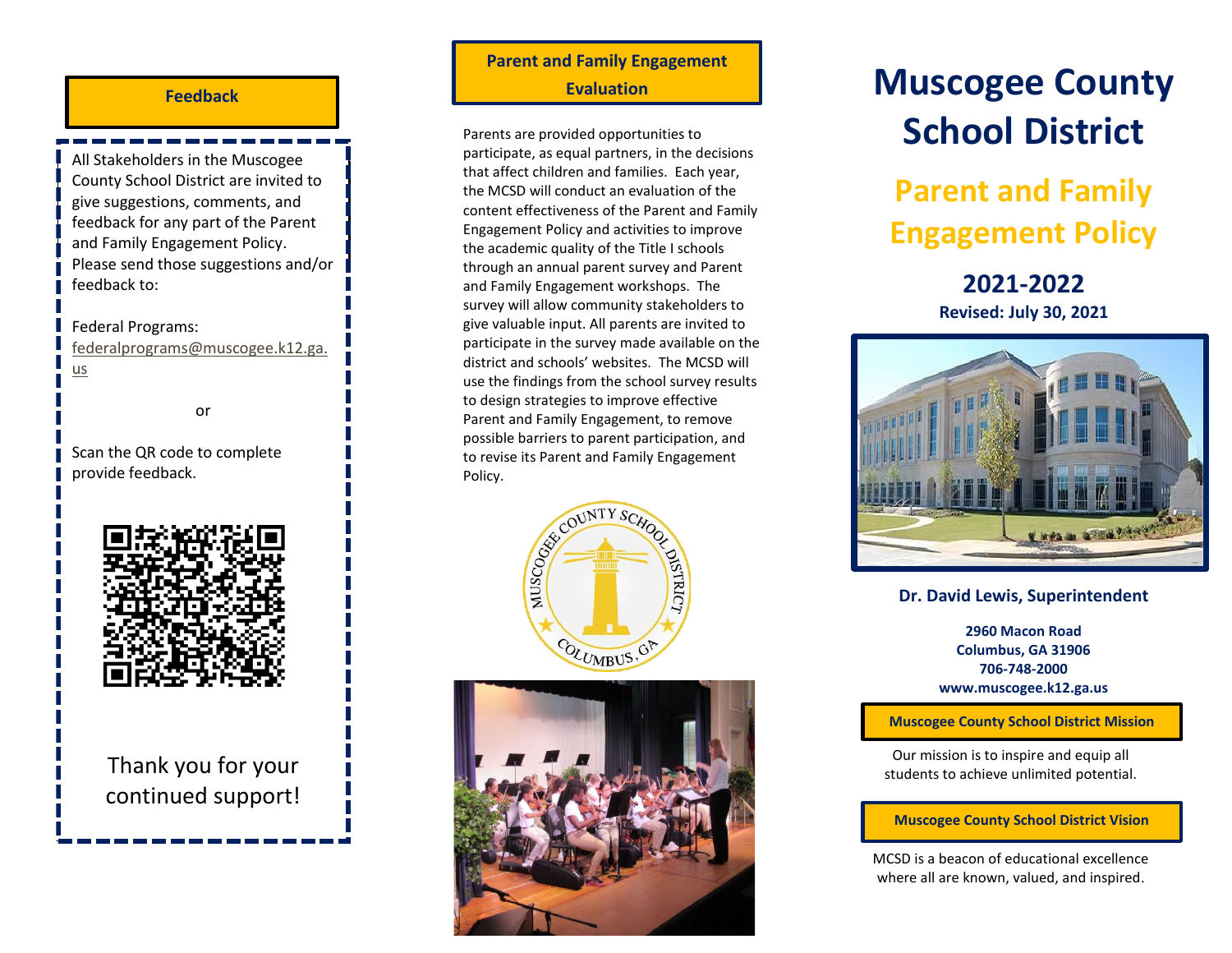### **Building Parent Capacity Building School Capacity**

**The MCSD will build parent and school staff capacity to strengthen parent and family engagement throughout the district.** 

- Title I Schools, with the assistance of the district program specialist , will provide a variety of parent workshops on various topics to assist parents with the educational needs of their children, as well as provide information regarding the Title I, Part A program. The dates and locations for these classes will be shared through school newsletters, websites, marquees, and automated messages.
- Title I Schools will educate parents in understanding the school goals, state academic standards, school curriculum, and standardized assessments such as Georgia Milestones and End of Course tests.
- Title I Schools will provide workshops and educational literature for families to learn more about transitioning from pre -k to kindergarten, elementary to middle school, middle to high school and high school to other postsecondary opportunities and careers.
- The District and Title I schools are committed to encouraging opportunities for parents and family members to serve as parent leaders by organizing events, volunteering at school s, participating in PTA/PTO, and networking with each other and with the community.
- All Title I Schools shall hold an Annual Title I Meeting at a convenient time within the first 6 weeks of school. Each school is to inform parents about the purpose, guidelines and expectations of Title I.
- A parent resource room/area is located at each Title I school. The resource room contains resources and materials, including parent guides, study guides, and practice assessments, and additional resources to help parents work with their children at home. These resources are available at all Title I schools to help build parent capacity.





- The MCSD will make every effort to ensure that information related to district, school, and parent meetings and activities are available to all parents. Parent notifications and resources will be sent home in the parent 's native language, where applicable, and interpreters will be available at parent events and meetings when necessary.
- The MCSD will coordinate and integrate the district 's family engagement programs with the Head Start program and other state funded preschool programs in the district by inviting faculty and staff from those programs to attend planning meetings focused on family engagement activities.
- The MCSD will conduct multiple trainings for the school staff to learn and discuss strategies that will increase parent and family engagement, improve school -family communication, and build strong ties with parents.
- The MCSD will work with its Title I schools to provide assistance to parents in understanding state and district academic information connected to their student 's learning and progress, as well as provide information regarding the Title I, Part A program.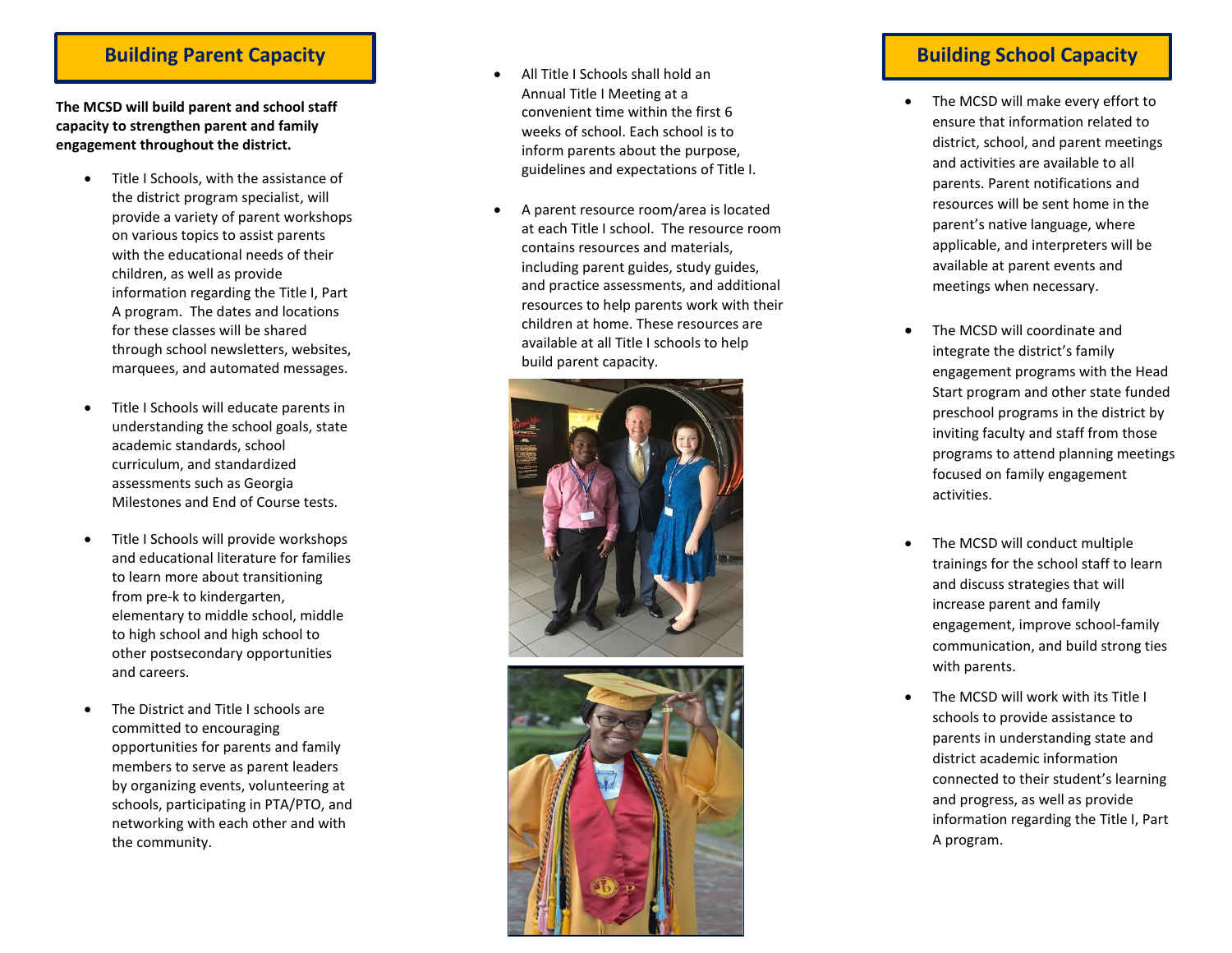The MCSD Parent and Family Engagement Policy has been developed jointly and agreed upon with parents and family members of children participating in Title I, Part A programs as evidenced by the collaboration of parents, school, and district personnel. This plan was adopted by the Muscogee County School District on May 27, 2021 and will be in effect for the 2021 -2022 academic school year. The school district will distribute this plan in multiple ways to all parents of participating Title I, Part A children on or before September 3, 2021 .

# **Accessibility**

In carrying out the Parent and Family Engagement requirements established by Section 1116 of ESSA, the district Parent and Family Engagement Program Specialist will communicate and collaborate with district office personnel to ensure full opportunities for participation of parents with limited English proficiency, parents with disabilities, and parents of migratory children. Information will also be provided in a language parents can understand.

# **Adoption Community Community Community Community Community Community Community Community Community Community Community Community Community Community Community Community Community Community Community Community Community Co**

- By July 2022, MCSD will have implemented a tiered leadership development program aligned with Georgia's Systems of Continuous Improvement to prepare current and future leaders to an effectiveness level of 90% as measured by participant and supervisor surveys.
- By July 2022, 100% of teachers will implement evidence -based Tier 1 instructional strategies through the standards -based classroom framework with 75% of teachers implementing them effectively as measured by teacher evaluations, student achievement and student Lexile scores.
- By July 2022, all MCSD schools will implement a Core Four area of Personalized Learning to a school selected level of effectiveness as measured by a District -wide rubric, status reports, walk -throughs, and progress monitoring towards individual school goals.
- By July 2023, all MCSD schools will implement Multi -Tiered System of Supports (MTSS) at a level 3 rating or higher as measured by the School MTSS Fidelity of Implementation Rubric.
- By July 2022, MCSD will increase awareness of and adherence to the district's Mission, Vision and Values to create a "Culture of Kindness" for all stakeholders to an effectiveness level of 75% as measured by stakeholder surveys .

# **Strengthening Our Schools**

The district utilizes the Parent Teacher Association's (PTA) National Standards for Family School Partnership, adopted by the State Board of Education in 2010, to support family and community engagement.

*The six standards are:*

- *Welcoming All Families Into The School Community*
- *Communicating Effectively*
- *Supporting Student Success*
- *Speaking Up For Every Child*
- *Sharing Power*
- *Collaborating With The Community*

Each year, the district's Parent and Family Engagement Program Specialist and Bilingual Parent Liaison provides assistance and support to all Title I schools to ensure parent and family engagement requirements are being satisfied and that parent engagement strategies and activities are being implemented. In addition to frequent communication and school visits, the Program<br>Specialist and Parent Liaison will provide technical assistance to each school regarding parent and family engagement policies and practices. In efforts to improve the effectiveness of the policies and practices for the upcoming year, the Parent and Family Engagement Program Specialist and Bilingual Parent Liaison will hold meetings to strengthen parent and family engagement.